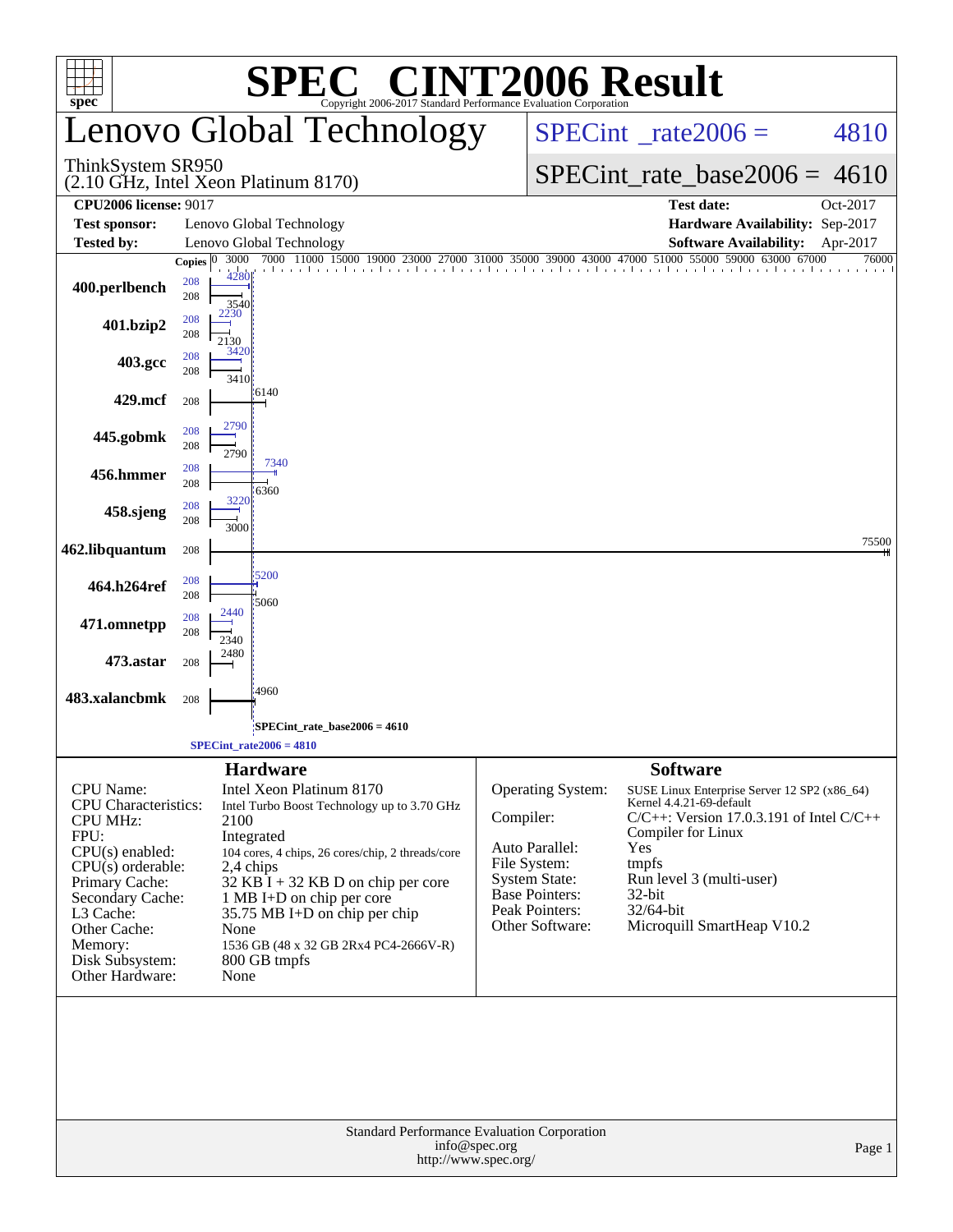

# enovo Global Technology

#### ThinkSystem SR950

(2.10 GHz, Intel Xeon Platinum 8170)

SPECint rate $2006 = 4810$ 

### $SPECTnt_rate_base2006 = 4610$

**[CPU2006 license:](http://www.spec.org/auto/cpu2006/Docs/result-fields.html#CPU2006license)** 9017 **[Test date:](http://www.spec.org/auto/cpu2006/Docs/result-fields.html#Testdate)** Oct-2017

**[Test sponsor:](http://www.spec.org/auto/cpu2006/Docs/result-fields.html#Testsponsor)** Lenovo Global Technology **[Hardware Availability:](http://www.spec.org/auto/cpu2006/Docs/result-fields.html#HardwareAvailability)** Sep-2017

**[Tested by:](http://www.spec.org/auto/cpu2006/Docs/result-fields.html#Testedby)** Lenovo Global Technology **[Software Availability:](http://www.spec.org/auto/cpu2006/Docs/result-fields.html#SoftwareAvailability)** Apr-2017

#### **[Results Table](http://www.spec.org/auto/cpu2006/Docs/result-fields.html#ResultsTable)**

|                                                                                                                          | <b>Base</b>   |                |              |                |       |                | <b>Peak</b> |               |                |              |                |              |                |              |
|--------------------------------------------------------------------------------------------------------------------------|---------------|----------------|--------------|----------------|-------|----------------|-------------|---------------|----------------|--------------|----------------|--------------|----------------|--------------|
| <b>Benchmark</b>                                                                                                         | <b>Copies</b> | <b>Seconds</b> | <b>Ratio</b> | <b>Seconds</b> | Ratio | <b>Seconds</b> | Ratio       | <b>Copies</b> | <b>Seconds</b> | <b>Ratio</b> | <b>Seconds</b> | <b>Ratio</b> | <b>Seconds</b> | <b>Ratio</b> |
| 400.perlbench                                                                                                            | 208           | 575            | 3540         | 576            | 3530  | 575            | 3540        | 208           | 474            | 4280         | 474            | 4280         | 477            | 4260         |
| 401.bzip2                                                                                                                | 208           | 944            | 2130         | 942            | 2130  | 944            | 2130        | 208           | 901            | 2230         | 905            | 2220         | 900            | 2230         |
| $403.\mathrm{gcc}$                                                                                                       | 208           | 491            | 3410         | 491            | 3410  | 494            | 3390        | 208           | 490            | 3420         | 491            | 3410         | 490            | 3420         |
| $429$ .mcf                                                                                                               | 208           | 309            | 6140         | 309            | 6140  | 309            | 6140        | 208           | 309            | 6140         | 309            | 6140         | 309            | 6140         |
| $445$ .gobmk                                                                                                             | 208           | 781            | 2790         | 781            | 2790  | 783            | 2790        | 208           | 784            | 2780         | 783            | 2790         | 783            | 2790         |
| 456.hmmer                                                                                                                | 208           | 307            | 6320         | 305            | 6360  | 305            | 6360        | 208           | 264            | 7340         | 270            | 7190         | 264            | 7350         |
| $458$ .sjeng                                                                                                             | 208           | 840            | 2990         | 840            | 3000  | 840            | 3000        | 208           | 782            | 3220         | 781            | 3220         | 781            | 3220         |
| 462.libquantum                                                                                                           | 208           | 57.1           | 75500        | 57.4           | 75100 | 57.0           | 75600       | 208           | 57.1           | 75500        | 57.4           | 75100        | 57.0           | 75600        |
| 464.h264ref                                                                                                              | 208           | 908            | 5070         | 910            | 5060  | 913            | 5040        | 208           | 885            | 5200         | 885            | 5200         | 887            | 5190         |
| 471.omnetpp                                                                                                              | 208           | 558            | 2330         | 557            | 2340  | 557            | 2340        | 208           | 534            | 2440         | 535            | 2430         | 533            | 2440         |
| $473$ . astar                                                                                                            | 208           | <u>589</u>     | 2480         | 590            | 2480  | 588            | 2480        | 208           | <u>589</u>     | 2480         | 590            | 2480         | 588            | 2480         |
| 483.xalancbmk                                                                                                            | 208           | 288            | 4980         | 290            | 4960  | 290            | 4940        | 208           | 288            | 4980         | 290            | 4960         | 290            | 4940         |
| $\mathbf{D} \cdot \mathbf{I}$<br>1.7.1.41<br>$2.12 - 12.2$<br>2.11<br>$D$ . 1.1 $\cdots$ . 1.1 $\cdots$ . 1.1 $\cdots$ . |               |                |              |                |       |                |             |               |                |              |                |              |                |              |

Results appear in the [order in which they were run.](http://www.spec.org/auto/cpu2006/Docs/result-fields.html#RunOrder) Bold underlined text [indicates a median measurement.](http://www.spec.org/auto/cpu2006/Docs/result-fields.html#Median)

#### **[Submit Notes](http://www.spec.org/auto/cpu2006/Docs/result-fields.html#SubmitNotes)**

 The numactl mechanism was used to bind copies to processors. The config file option 'submit' was used to generate numactl commands to bind each copy to a specific processor. For details, please see the config file.

### **[Operating System Notes](http://www.spec.org/auto/cpu2006/Docs/result-fields.html#OperatingSystemNotes)**

 Stack size set to unlimited using "ulimit -s unlimited" Tmpfs filesystem can be set with: mount -t tmpfs -o size=800g tmpfs /home Process tuning setting:<br>echo 50000 > /proc echo 50000 > /proc/sys/kernel/sched\_cfs\_bandwidth\_slice\_us echo 240000000 > /proc/sys/kernel/sched\_latency\_ns echo 5000000 > /proc/sys/kernel/sched\_migration\_cost\_ns echo 100000000 > /proc/sys/kernel/sched\_min\_granularity\_ns echo 150000000 > /proc/sys/kernel/sched\_wakeup\_granularity\_ns

### **[Platform Notes](http://www.spec.org/auto/cpu2006/Docs/result-fields.html#PlatformNotes)**

BIOS configuration: Choose Operating Mode set to Maximum Performance SNC set to Enable DCU Streamer Prefetcher set to Disable Stale AtoS set to Enable LLC dead line alloc set to Disable Sysinfo program /home/cpu2006-1.2-ic17.0u3/config/sysinfo.rev6993 Revision 6993 of 2015-11-06 (b5e8d4b4eb51ed28d7f98696cbe290c1) running on Proton4S-SUSE12SP2 Mon Oct 23 04:39:18 2017 Continued on next page

> Standard Performance Evaluation Corporation [info@spec.org](mailto:info@spec.org) <http://www.spec.org/>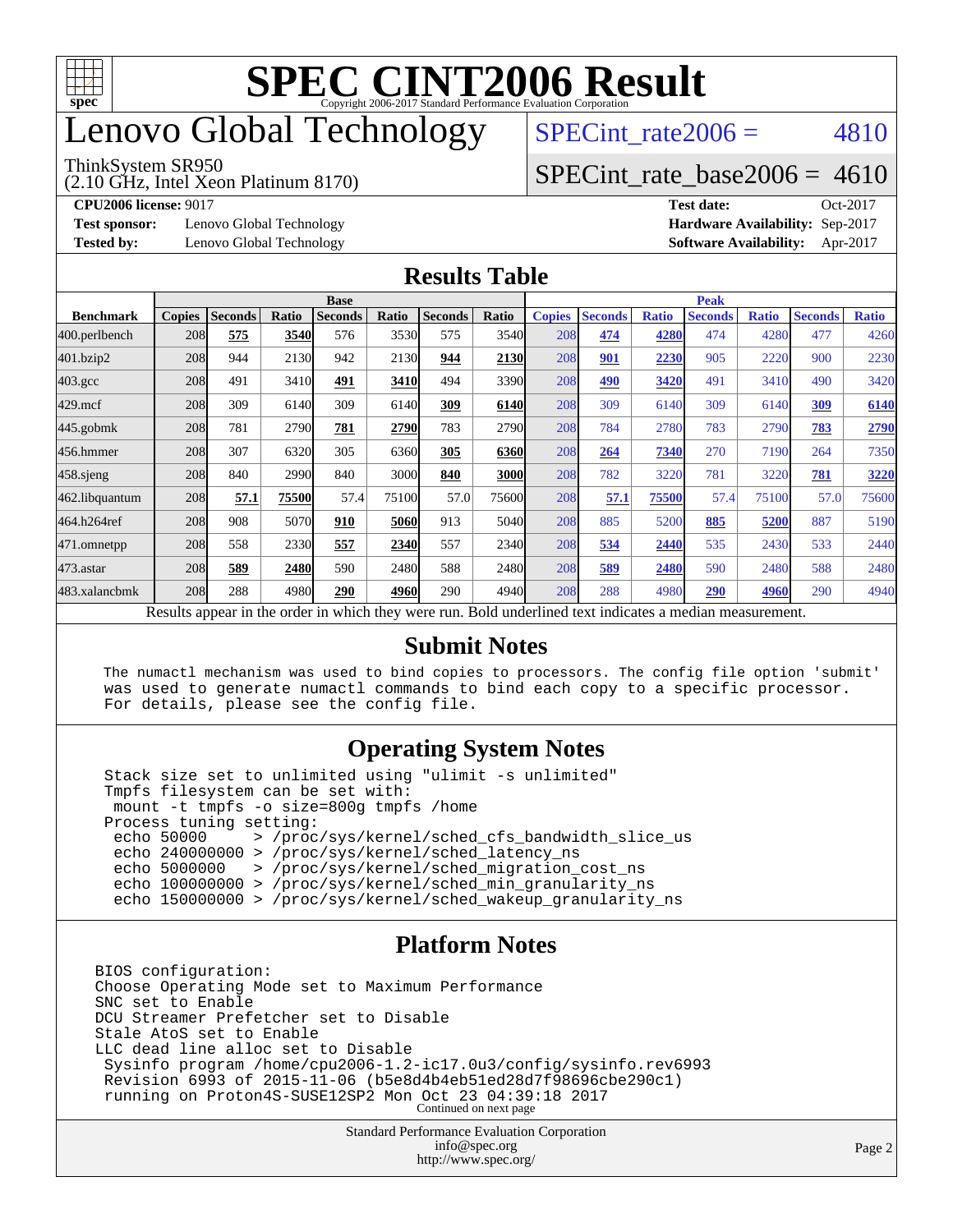

# enovo Global Technology

SPECint rate $2006 = 4810$ 

(2.10 GHz, Intel Xeon Platinum 8170) ThinkSystem SR950

 $SPECint_rate_base2006 = 4610$  $SPECint_rate_base2006 = 4610$ 

**[Test sponsor:](http://www.spec.org/auto/cpu2006/Docs/result-fields.html#Testsponsor)** Lenovo Global Technology **[Hardware Availability:](http://www.spec.org/auto/cpu2006/Docs/result-fields.html#HardwareAvailability)** Sep-2017 **[Tested by:](http://www.spec.org/auto/cpu2006/Docs/result-fields.html#Testedby)** Lenovo Global Technology **[Software Availability:](http://www.spec.org/auto/cpu2006/Docs/result-fields.html#SoftwareAvailability)** Apr-2017

**[CPU2006 license:](http://www.spec.org/auto/cpu2006/Docs/result-fields.html#CPU2006license)** 9017 **[Test date:](http://www.spec.org/auto/cpu2006/Docs/result-fields.html#Testdate)** Oct-2017

#### **[Platform Notes \(Continued\)](http://www.spec.org/auto/cpu2006/Docs/result-fields.html#PlatformNotes)**

Standard Performance Evaluation Corporation [info@spec.org](mailto:info@spec.org) <http://www.spec.org/> Page 3 This section contains SUT (System Under Test) info as seen by some common utilities. To remove or add to this section, see: <http://www.spec.org/cpu2006/Docs/config.html#sysinfo> From /proc/cpuinfo model name : Intel(R) Xeon(R) Platinum 8170 CPU @ 2.10GHz 4 "physical id"s (chips) 208 "processors" cores, siblings (Caution: counting these is hw and system dependent. The following excerpts from /proc/cpuinfo might not be reliable. Use with caution.) cpu cores : 26 siblings : 52 physical 0: cores 0 1 2 3 4 5 6 8 9 10 11 12 13 16 17 18 19 20 21 22 24 25 26 27 28 29 physical 1: cores 0 1 2 3 4 5 6 8 9 10 11 12 13 16 17 18 19 20 21 22 24 25 26 27 28 29 physical 2: cores 0 1 2 3 4 5 6 8 9 10 11 12 13 16 17 18 19 20 21 22 24 25 26 27 28 29 physical 3: cores 0 1 2 3 4 5 6 8 9 10 11 12 13 16 17 18 19 20 21 22 24 25 26 27 28 29 cache size : 36608 KB From /proc/meminfo<br>MemTotal: 1584765780 kB HugePages\_Total: 0<br>Hugepagesize: 2048 kB Hugepagesize: From /etc/\*release\* /etc/\*version\* SuSE-release: SUSE Linux Enterprise Server 12 (x86\_64) VERSION = 12 PATCHLEVEL = 2 # This file is deprecated and will be removed in a future service pack or release. # Please check /etc/os-release for details about this release. os-release: NAME="SLES" VERSION="12-SP2" VERSION\_ID="12.2" PRETTY\_NAME="SUSE Linux Enterprise Server 12 SP2" ID="sles" ANSI\_COLOR="0;32" CPE\_NAME="cpe:/o:suse:sles:12:sp2" uname -a: Linux Proton4S-SUSE12SP2 4.4.21-69-default #1 SMP Tue Oct 25 10:58:20 UTC 2016 (9464f67) x86\_64 x86\_64 x86\_64 GNU/Linux run-level 3 Oct 23 04:36 Continued on next page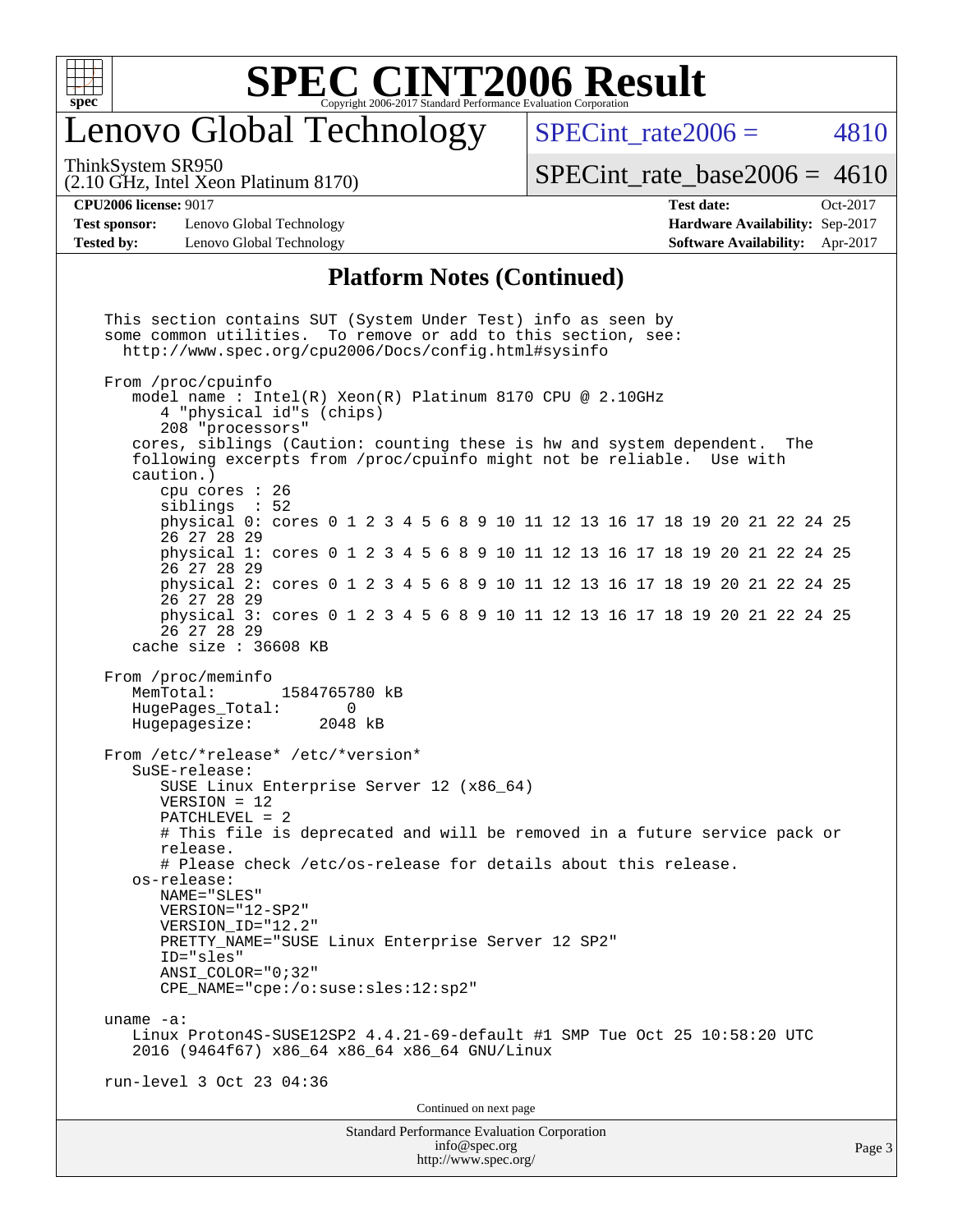

# enovo Global Technology

SPECint rate $2006 = 4810$ 

(2.10 GHz, Intel Xeon Platinum 8170) ThinkSystem SR950

 $SPECTnt_rate_base2006 = 4610$ 

**[Test sponsor:](http://www.spec.org/auto/cpu2006/Docs/result-fields.html#Testsponsor)** Lenovo Global Technology **[Hardware Availability:](http://www.spec.org/auto/cpu2006/Docs/result-fields.html#HardwareAvailability)** Sep-2017

**[CPU2006 license:](http://www.spec.org/auto/cpu2006/Docs/result-fields.html#CPU2006license)** 9017 **[Test date:](http://www.spec.org/auto/cpu2006/Docs/result-fields.html#Testdate)** Oct-2017 **[Tested by:](http://www.spec.org/auto/cpu2006/Docs/result-fields.html#Testedby)** Lenovo Global Technology **[Software Availability:](http://www.spec.org/auto/cpu2006/Docs/result-fields.html#SoftwareAvailability)** Apr-2017

#### **[Platform Notes \(Continued\)](http://www.spec.org/auto/cpu2006/Docs/result-fields.html#PlatformNotes)**

 SPEC is set to: /home/cpu2006-1.2-ic17.0u3 Filesystem Type Size Used Avail Use% Mounted on tmpfs tmpfs 800G 5.0G 796G 1% /home Additional information from dmidecode:

 Warning: Use caution when you interpret this section. The 'dmidecode' program reads system data which is "intended to allow hardware to be accurately determined", but the intent may not be met, as there are frequent changes to hardware, firmware, and the "DMTF SMBIOS" standard.

 BIOS Lenovo -[PSE105X-1.00]- 08/17/2017 Memory: 48x NO DIMM NO DIMM 48x Samsung M393A4K40BB2-CTD 32 GB 2 rank 2666 MHz

(End of data from sysinfo program)

#### **[General Notes](http://www.spec.org/auto/cpu2006/Docs/result-fields.html#GeneralNotes)**

Environment variables set by runspec before the start of the run: LD\_LIBRARY\_PATH = "/home/cpu2006-1.2-ic17.0u3/lib/ia32:/home/cpu2006-1.2-ic17.0u3/lib/intel64:/home/cpu2006-1.2-ic17.0u3/sh10.2"

 Binaries compiled on a system with 1x Intel Core i7-4790 CPU + 32GB RAM memory using Redhat Enterprise Linux 7.2 Transparent Huge Pages enabled by default Filesystem page cache cleared with: shell invocation of 'sync; echo 3 > /proc/sys/vm/drop\_caches' prior to run runspec command invoked through numactl i.e.: numactl --interleave=all runspec <etc>

### **[Base Compiler Invocation](http://www.spec.org/auto/cpu2006/Docs/result-fields.html#BaseCompilerInvocation)**

[C benchmarks](http://www.spec.org/auto/cpu2006/Docs/result-fields.html#Cbenchmarks):

[icc -m32 -L/opt/intel/compilers\\_and\\_libraries\\_2017/linux/lib/ia32](http://www.spec.org/cpu2006/results/res2017q4/cpu2006-20171031-50397.flags.html#user_CCbase_intel_icc_c29f3ff5a7ed067b11e4ec10a03f03ae)

[C++ benchmarks:](http://www.spec.org/auto/cpu2006/Docs/result-fields.html#CXXbenchmarks)

[icpc -m32 -L/opt/intel/compilers\\_and\\_libraries\\_2017/linux/lib/ia32](http://www.spec.org/cpu2006/results/res2017q4/cpu2006-20171031-50397.flags.html#user_CXXbase_intel_icpc_8c35c7808b62dab9ae41a1aa06361b6b)

### **[Base Portability Flags](http://www.spec.org/auto/cpu2006/Docs/result-fields.html#BasePortabilityFlags)**

 400.perlbench: [-D\\_FILE\\_OFFSET\\_BITS=64](http://www.spec.org/cpu2006/results/res2017q4/cpu2006-20171031-50397.flags.html#user_basePORTABILITY400_perlbench_file_offset_bits_64_438cf9856305ebd76870a2c6dc2689ab) [-DSPEC\\_CPU\\_LINUX\\_IA32](http://www.spec.org/cpu2006/results/res2017q4/cpu2006-20171031-50397.flags.html#b400.perlbench_baseCPORTABILITY_DSPEC_CPU_LINUX_IA32) 401.bzip2: [-D\\_FILE\\_OFFSET\\_BITS=64](http://www.spec.org/cpu2006/results/res2017q4/cpu2006-20171031-50397.flags.html#user_basePORTABILITY401_bzip2_file_offset_bits_64_438cf9856305ebd76870a2c6dc2689ab) 403.gcc: [-D\\_FILE\\_OFFSET\\_BITS=64](http://www.spec.org/cpu2006/results/res2017q4/cpu2006-20171031-50397.flags.html#user_basePORTABILITY403_gcc_file_offset_bits_64_438cf9856305ebd76870a2c6dc2689ab) 429.mcf: [-D\\_FILE\\_OFFSET\\_BITS=64](http://www.spec.org/cpu2006/results/res2017q4/cpu2006-20171031-50397.flags.html#user_basePORTABILITY429_mcf_file_offset_bits_64_438cf9856305ebd76870a2c6dc2689ab) 445.gobmk: [-D\\_FILE\\_OFFSET\\_BITS=64](http://www.spec.org/cpu2006/results/res2017q4/cpu2006-20171031-50397.flags.html#user_basePORTABILITY445_gobmk_file_offset_bits_64_438cf9856305ebd76870a2c6dc2689ab) 456.hmmer: [-D\\_FILE\\_OFFSET\\_BITS=64](http://www.spec.org/cpu2006/results/res2017q4/cpu2006-20171031-50397.flags.html#user_basePORTABILITY456_hmmer_file_offset_bits_64_438cf9856305ebd76870a2c6dc2689ab)

Continued on next page

Standard Performance Evaluation Corporation [info@spec.org](mailto:info@spec.org) <http://www.spec.org/>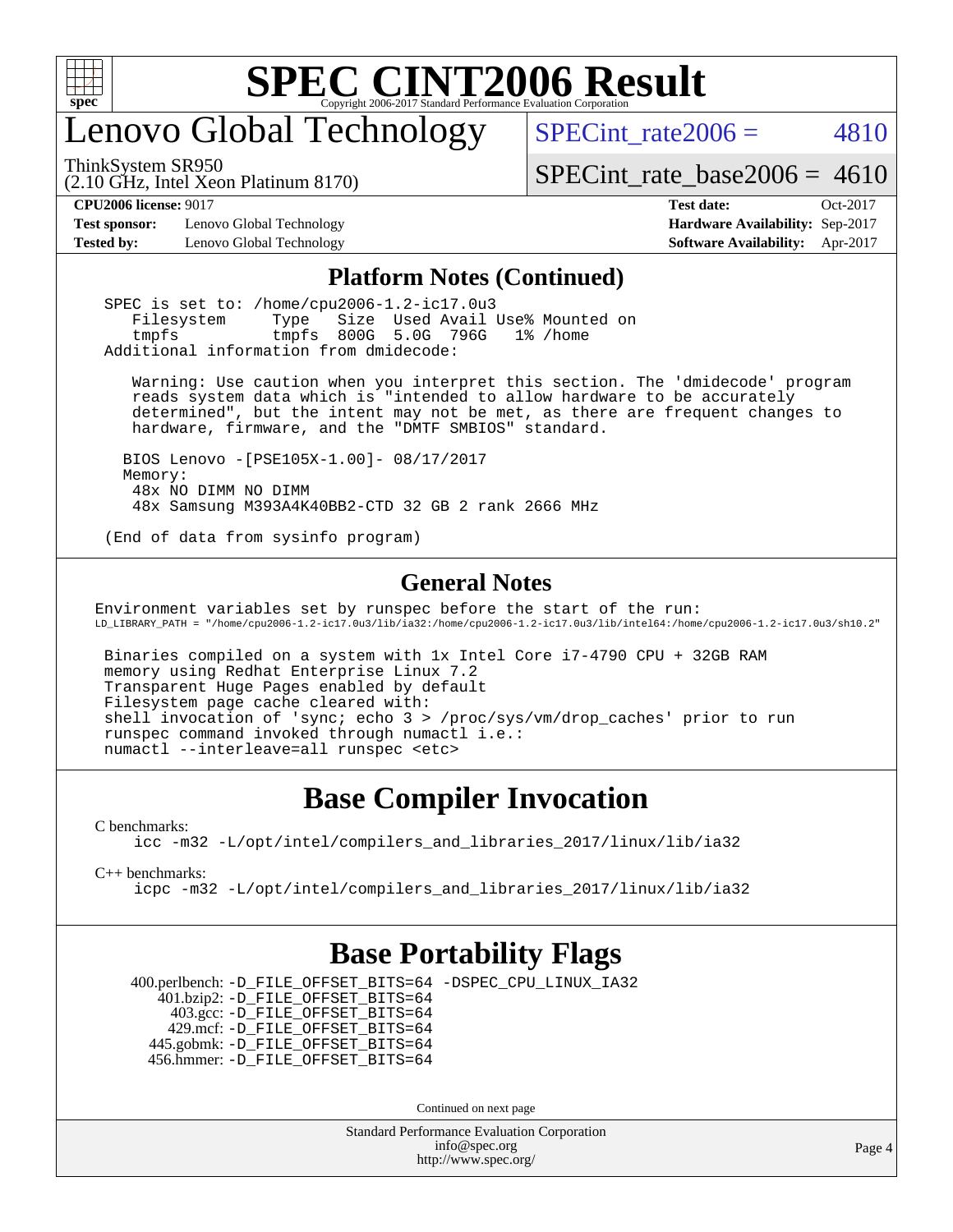

enovo Global Technology

SPECint rate $2006 = 4810$ 

(2.10 GHz, Intel Xeon Platinum 8170) ThinkSystem SR950

 $SPECTnt_rate_base2006 = 4610$ 

**[Test sponsor:](http://www.spec.org/auto/cpu2006/Docs/result-fields.html#Testsponsor)** Lenovo Global Technology **[Hardware Availability:](http://www.spec.org/auto/cpu2006/Docs/result-fields.html#HardwareAvailability)** Sep-2017

**[CPU2006 license:](http://www.spec.org/auto/cpu2006/Docs/result-fields.html#CPU2006license)** 9017 **[Test date:](http://www.spec.org/auto/cpu2006/Docs/result-fields.html#Testdate)** Oct-2017 **[Tested by:](http://www.spec.org/auto/cpu2006/Docs/result-fields.html#Testedby)** Lenovo Global Technology **[Software Availability:](http://www.spec.org/auto/cpu2006/Docs/result-fields.html#SoftwareAvailability)** Apr-2017

# **[Base Portability Flags \(Continued\)](http://www.spec.org/auto/cpu2006/Docs/result-fields.html#BasePortabilityFlags)**

 458.sjeng: [-D\\_FILE\\_OFFSET\\_BITS=64](http://www.spec.org/cpu2006/results/res2017q4/cpu2006-20171031-50397.flags.html#user_basePORTABILITY458_sjeng_file_offset_bits_64_438cf9856305ebd76870a2c6dc2689ab) 462.libquantum: [-D\\_FILE\\_OFFSET\\_BITS=64](http://www.spec.org/cpu2006/results/res2017q4/cpu2006-20171031-50397.flags.html#user_basePORTABILITY462_libquantum_file_offset_bits_64_438cf9856305ebd76870a2c6dc2689ab) [-DSPEC\\_CPU\\_LINUX](http://www.spec.org/cpu2006/results/res2017q4/cpu2006-20171031-50397.flags.html#b462.libquantum_baseCPORTABILITY_DSPEC_CPU_LINUX) 464.h264ref: [-D\\_FILE\\_OFFSET\\_BITS=64](http://www.spec.org/cpu2006/results/res2017q4/cpu2006-20171031-50397.flags.html#user_basePORTABILITY464_h264ref_file_offset_bits_64_438cf9856305ebd76870a2c6dc2689ab) 471.omnetpp: [-D\\_FILE\\_OFFSET\\_BITS=64](http://www.spec.org/cpu2006/results/res2017q4/cpu2006-20171031-50397.flags.html#user_basePORTABILITY471_omnetpp_file_offset_bits_64_438cf9856305ebd76870a2c6dc2689ab) 473.astar: [-D\\_FILE\\_OFFSET\\_BITS=64](http://www.spec.org/cpu2006/results/res2017q4/cpu2006-20171031-50397.flags.html#user_basePORTABILITY473_astar_file_offset_bits_64_438cf9856305ebd76870a2c6dc2689ab) 483.xalancbmk: [-D\\_FILE\\_OFFSET\\_BITS=64](http://www.spec.org/cpu2006/results/res2017q4/cpu2006-20171031-50397.flags.html#user_basePORTABILITY483_xalancbmk_file_offset_bits_64_438cf9856305ebd76870a2c6dc2689ab) [-DSPEC\\_CPU\\_LINUX](http://www.spec.org/cpu2006/results/res2017q4/cpu2006-20171031-50397.flags.html#b483.xalancbmk_baseCXXPORTABILITY_DSPEC_CPU_LINUX)

# **[Base Optimization Flags](http://www.spec.org/auto/cpu2006/Docs/result-fields.html#BaseOptimizationFlags)**

[C benchmarks](http://www.spec.org/auto/cpu2006/Docs/result-fields.html#Cbenchmarks):

[-xCORE-AVX512](http://www.spec.org/cpu2006/results/res2017q4/cpu2006-20171031-50397.flags.html#user_CCbase_f-xCORE-AVX512) [-ipo](http://www.spec.org/cpu2006/results/res2017q4/cpu2006-20171031-50397.flags.html#user_CCbase_f-ipo) [-O3](http://www.spec.org/cpu2006/results/res2017q4/cpu2006-20171031-50397.flags.html#user_CCbase_f-O3) [-no-prec-div](http://www.spec.org/cpu2006/results/res2017q4/cpu2006-20171031-50397.flags.html#user_CCbase_f-no-prec-div) [-qopt-prefetch](http://www.spec.org/cpu2006/results/res2017q4/cpu2006-20171031-50397.flags.html#user_CCbase_f-qopt-prefetch) [-qopt-mem-layout-trans=3](http://www.spec.org/cpu2006/results/res2017q4/cpu2006-20171031-50397.flags.html#user_CCbase_f-qopt-mem-layout-trans_170f5be61cd2cedc9b54468c59262d5d)

[C++ benchmarks:](http://www.spec.org/auto/cpu2006/Docs/result-fields.html#CXXbenchmarks)

[-xCORE-AVX512](http://www.spec.org/cpu2006/results/res2017q4/cpu2006-20171031-50397.flags.html#user_CXXbase_f-xCORE-AVX512) [-ipo](http://www.spec.org/cpu2006/results/res2017q4/cpu2006-20171031-50397.flags.html#user_CXXbase_f-ipo) [-O3](http://www.spec.org/cpu2006/results/res2017q4/cpu2006-20171031-50397.flags.html#user_CXXbase_f-O3) [-no-prec-div](http://www.spec.org/cpu2006/results/res2017q4/cpu2006-20171031-50397.flags.html#user_CXXbase_f-no-prec-div) [-qopt-prefetch](http://www.spec.org/cpu2006/results/res2017q4/cpu2006-20171031-50397.flags.html#user_CXXbase_f-qopt-prefetch) [-qopt-mem-layout-trans=3](http://www.spec.org/cpu2006/results/res2017q4/cpu2006-20171031-50397.flags.html#user_CXXbase_f-qopt-mem-layout-trans_170f5be61cd2cedc9b54468c59262d5d) [-Wl,-z,muldefs](http://www.spec.org/cpu2006/results/res2017q4/cpu2006-20171031-50397.flags.html#user_CXXbase_link_force_multiple1_74079c344b956b9658436fd1b6dd3a8a) [-L/sh10.2 -lsmartheap](http://www.spec.org/cpu2006/results/res2017q4/cpu2006-20171031-50397.flags.html#user_CXXbase_SmartHeap_b831f2d313e2fffa6dfe3f00ffc1f1c0)

## **[Base Other Flags](http://www.spec.org/auto/cpu2006/Docs/result-fields.html#BaseOtherFlags)**

[C benchmarks](http://www.spec.org/auto/cpu2006/Docs/result-fields.html#Cbenchmarks):

403.gcc: [-Dalloca=\\_alloca](http://www.spec.org/cpu2006/results/res2017q4/cpu2006-20171031-50397.flags.html#b403.gcc_baseEXTRA_CFLAGS_Dalloca_be3056838c12de2578596ca5467af7f3)

# **[Peak Compiler Invocation](http://www.spec.org/auto/cpu2006/Docs/result-fields.html#PeakCompilerInvocation)**

[C benchmarks \(except as noted below\)](http://www.spec.org/auto/cpu2006/Docs/result-fields.html#Cbenchmarksexceptasnotedbelow): [icc -m32 -L/opt/intel/compilers\\_and\\_libraries\\_2017/linux/lib/ia32](http://www.spec.org/cpu2006/results/res2017q4/cpu2006-20171031-50397.flags.html#user_CCpeak_intel_icc_c29f3ff5a7ed067b11e4ec10a03f03ae)

 400.perlbench: [icc -m64](http://www.spec.org/cpu2006/results/res2017q4/cpu2006-20171031-50397.flags.html#user_peakCCLD400_perlbench_intel_icc_64bit_bda6cc9af1fdbb0edc3795bac97ada53) 401.bzip2: [icc -m64](http://www.spec.org/cpu2006/results/res2017q4/cpu2006-20171031-50397.flags.html#user_peakCCLD401_bzip2_intel_icc_64bit_bda6cc9af1fdbb0edc3795bac97ada53) 456.hmmer: [icc -m64](http://www.spec.org/cpu2006/results/res2017q4/cpu2006-20171031-50397.flags.html#user_peakCCLD456_hmmer_intel_icc_64bit_bda6cc9af1fdbb0edc3795bac97ada53) 458.sjeng: [icc -m64](http://www.spec.org/cpu2006/results/res2017q4/cpu2006-20171031-50397.flags.html#user_peakCCLD458_sjeng_intel_icc_64bit_bda6cc9af1fdbb0edc3795bac97ada53)

[C++ benchmarks:](http://www.spec.org/auto/cpu2006/Docs/result-fields.html#CXXbenchmarks)

[icpc -m32 -L/opt/intel/compilers\\_and\\_libraries\\_2017/linux/lib/ia32](http://www.spec.org/cpu2006/results/res2017q4/cpu2006-20171031-50397.flags.html#user_CXXpeak_intel_icpc_8c35c7808b62dab9ae41a1aa06361b6b)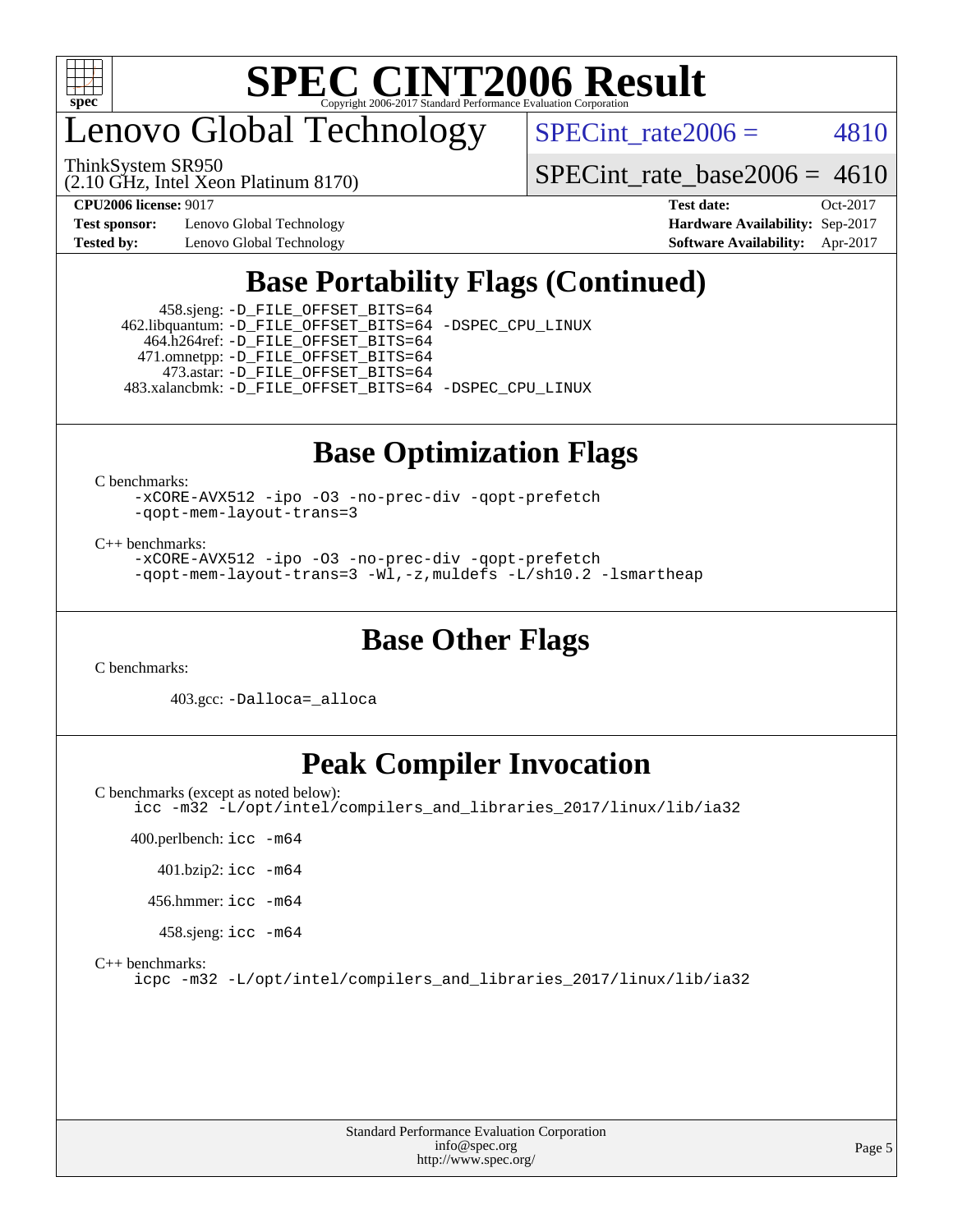

enovo Global Technology

SPECint rate $2006 = 4810$ 

ThinkSystem SR950

(2.10 GHz, Intel Xeon Platinum 8170)

 $SPECTnt_rate_base2006 = 4610$ 

**[Test sponsor:](http://www.spec.org/auto/cpu2006/Docs/result-fields.html#Testsponsor)** Lenovo Global Technology **[Hardware Availability:](http://www.spec.org/auto/cpu2006/Docs/result-fields.html#HardwareAvailability)** Sep-2017

**[CPU2006 license:](http://www.spec.org/auto/cpu2006/Docs/result-fields.html#CPU2006license)** 9017 **[Test date:](http://www.spec.org/auto/cpu2006/Docs/result-fields.html#Testdate)** Oct-2017 **[Tested by:](http://www.spec.org/auto/cpu2006/Docs/result-fields.html#Testedby)** Lenovo Global Technology **[Software Availability:](http://www.spec.org/auto/cpu2006/Docs/result-fields.html#SoftwareAvailability)** Apr-2017

## **[Peak Portability Flags](http://www.spec.org/auto/cpu2006/Docs/result-fields.html#PeakPortabilityFlags)**

 400.perlbench: [-DSPEC\\_CPU\\_LP64](http://www.spec.org/cpu2006/results/res2017q4/cpu2006-20171031-50397.flags.html#b400.perlbench_peakCPORTABILITY_DSPEC_CPU_LP64) [-DSPEC\\_CPU\\_LINUX\\_X64](http://www.spec.org/cpu2006/results/res2017q4/cpu2006-20171031-50397.flags.html#b400.perlbench_peakCPORTABILITY_DSPEC_CPU_LINUX_X64) 401.bzip2: [-DSPEC\\_CPU\\_LP64](http://www.spec.org/cpu2006/results/res2017q4/cpu2006-20171031-50397.flags.html#suite_peakCPORTABILITY401_bzip2_DSPEC_CPU_LP64) 403.gcc: [-D\\_FILE\\_OFFSET\\_BITS=64](http://www.spec.org/cpu2006/results/res2017q4/cpu2006-20171031-50397.flags.html#user_peakPORTABILITY403_gcc_file_offset_bits_64_438cf9856305ebd76870a2c6dc2689ab) 429.mcf: [-D\\_FILE\\_OFFSET\\_BITS=64](http://www.spec.org/cpu2006/results/res2017q4/cpu2006-20171031-50397.flags.html#user_peakPORTABILITY429_mcf_file_offset_bits_64_438cf9856305ebd76870a2c6dc2689ab) 445.gobmk: [-D\\_FILE\\_OFFSET\\_BITS=64](http://www.spec.org/cpu2006/results/res2017q4/cpu2006-20171031-50397.flags.html#user_peakPORTABILITY445_gobmk_file_offset_bits_64_438cf9856305ebd76870a2c6dc2689ab) 456.hmmer: [-DSPEC\\_CPU\\_LP64](http://www.spec.org/cpu2006/results/res2017q4/cpu2006-20171031-50397.flags.html#suite_peakCPORTABILITY456_hmmer_DSPEC_CPU_LP64) 458.sjeng: [-DSPEC\\_CPU\\_LP64](http://www.spec.org/cpu2006/results/res2017q4/cpu2006-20171031-50397.flags.html#suite_peakCPORTABILITY458_sjeng_DSPEC_CPU_LP64) 462.libquantum: [-D\\_FILE\\_OFFSET\\_BITS=64](http://www.spec.org/cpu2006/results/res2017q4/cpu2006-20171031-50397.flags.html#user_peakPORTABILITY462_libquantum_file_offset_bits_64_438cf9856305ebd76870a2c6dc2689ab) [-DSPEC\\_CPU\\_LINUX](http://www.spec.org/cpu2006/results/res2017q4/cpu2006-20171031-50397.flags.html#b462.libquantum_peakCPORTABILITY_DSPEC_CPU_LINUX) 464.h264ref: [-D\\_FILE\\_OFFSET\\_BITS=64](http://www.spec.org/cpu2006/results/res2017q4/cpu2006-20171031-50397.flags.html#user_peakPORTABILITY464_h264ref_file_offset_bits_64_438cf9856305ebd76870a2c6dc2689ab) 471.omnetpp: [-D\\_FILE\\_OFFSET\\_BITS=64](http://www.spec.org/cpu2006/results/res2017q4/cpu2006-20171031-50397.flags.html#user_peakPORTABILITY471_omnetpp_file_offset_bits_64_438cf9856305ebd76870a2c6dc2689ab) 473.astar: [-D\\_FILE\\_OFFSET\\_BITS=64](http://www.spec.org/cpu2006/results/res2017q4/cpu2006-20171031-50397.flags.html#user_peakPORTABILITY473_astar_file_offset_bits_64_438cf9856305ebd76870a2c6dc2689ab) 483.xalancbmk: [-D\\_FILE\\_OFFSET\\_BITS=64](http://www.spec.org/cpu2006/results/res2017q4/cpu2006-20171031-50397.flags.html#user_peakPORTABILITY483_xalancbmk_file_offset_bits_64_438cf9856305ebd76870a2c6dc2689ab) [-DSPEC\\_CPU\\_LINUX](http://www.spec.org/cpu2006/results/res2017q4/cpu2006-20171031-50397.flags.html#b483.xalancbmk_peakCXXPORTABILITY_DSPEC_CPU_LINUX)

## **[Peak Optimization Flags](http://www.spec.org/auto/cpu2006/Docs/result-fields.html#PeakOptimizationFlags)**

[C benchmarks](http://www.spec.org/auto/cpu2006/Docs/result-fields.html#Cbenchmarks):

Standard Performance Evaluation Corporation 400.perlbench: [-prof-gen](http://www.spec.org/cpu2006/results/res2017q4/cpu2006-20171031-50397.flags.html#user_peakPASS1_CFLAGSPASS1_LDCFLAGS400_perlbench_prof_gen_e43856698f6ca7b7e442dfd80e94a8fc)(pass 1) [-prof-use](http://www.spec.org/cpu2006/results/res2017q4/cpu2006-20171031-50397.flags.html#user_peakPASS2_CFLAGSPASS2_LDCFLAGS400_perlbench_prof_use_bccf7792157ff70d64e32fe3e1250b55)(pass 2) [-xCORE-AVX512](http://www.spec.org/cpu2006/results/res2017q4/cpu2006-20171031-50397.flags.html#user_peakPASS2_CFLAGSPASS2_LDCFLAGS400_perlbench_f-xCORE-AVX512)(pass 2) [-par-num-threads=1](http://www.spec.org/cpu2006/results/res2017q4/cpu2006-20171031-50397.flags.html#user_peakPASS1_CFLAGSPASS1_LDCFLAGS400_perlbench_par_num_threads_786a6ff141b4e9e90432e998842df6c2)(pass 1) [-ipo](http://www.spec.org/cpu2006/results/res2017q4/cpu2006-20171031-50397.flags.html#user_peakPASS2_CFLAGSPASS2_LDCFLAGS400_perlbench_f-ipo)(pass 2) [-O3](http://www.spec.org/cpu2006/results/res2017q4/cpu2006-20171031-50397.flags.html#user_peakPASS2_CFLAGSPASS2_LDCFLAGS400_perlbench_f-O3)(pass 2) [-no-prec-div](http://www.spec.org/cpu2006/results/res2017q4/cpu2006-20171031-50397.flags.html#user_peakPASS2_CFLAGSPASS2_LDCFLAGS400_perlbench_f-no-prec-div)(pass 2) [-auto-ilp32](http://www.spec.org/cpu2006/results/res2017q4/cpu2006-20171031-50397.flags.html#user_peakCOPTIMIZE400_perlbench_f-auto-ilp32) [-qopt-mem-layout-trans=3](http://www.spec.org/cpu2006/results/res2017q4/cpu2006-20171031-50397.flags.html#user_peakCOPTIMIZE400_perlbench_f-qopt-mem-layout-trans_170f5be61cd2cedc9b54468c59262d5d) 401.bzip2: [-prof-gen](http://www.spec.org/cpu2006/results/res2017q4/cpu2006-20171031-50397.flags.html#user_peakPASS1_CFLAGSPASS1_LDCFLAGS401_bzip2_prof_gen_e43856698f6ca7b7e442dfd80e94a8fc)(pass 1) [-prof-use](http://www.spec.org/cpu2006/results/res2017q4/cpu2006-20171031-50397.flags.html#user_peakPASS2_CFLAGSPASS2_LDCFLAGS401_bzip2_prof_use_bccf7792157ff70d64e32fe3e1250b55)(pass 2) [-xCORE-AVX512](http://www.spec.org/cpu2006/results/res2017q4/cpu2006-20171031-50397.flags.html#user_peakPASS2_CFLAGSPASS2_LDCFLAGS401_bzip2_f-xCORE-AVX512)(pass 2) [-par-num-threads=1](http://www.spec.org/cpu2006/results/res2017q4/cpu2006-20171031-50397.flags.html#user_peakPASS1_CFLAGSPASS1_LDCFLAGS401_bzip2_par_num_threads_786a6ff141b4e9e90432e998842df6c2)(pass 1) [-ipo](http://www.spec.org/cpu2006/results/res2017q4/cpu2006-20171031-50397.flags.html#user_peakPASS2_CFLAGSPASS2_LDCFLAGS401_bzip2_f-ipo)(pass 2) [-O3](http://www.spec.org/cpu2006/results/res2017q4/cpu2006-20171031-50397.flags.html#user_peakPASS2_CFLAGSPASS2_LDCFLAGS401_bzip2_f-O3)(pass 2) [-no-prec-div](http://www.spec.org/cpu2006/results/res2017q4/cpu2006-20171031-50397.flags.html#user_peakPASS2_CFLAGSPASS2_LDCFLAGS401_bzip2_f-no-prec-div)(pass 2) [-qopt-prefetch](http://www.spec.org/cpu2006/results/res2017q4/cpu2006-20171031-50397.flags.html#user_peakCOPTIMIZE401_bzip2_f-qopt-prefetch) [-auto-ilp32](http://www.spec.org/cpu2006/results/res2017q4/cpu2006-20171031-50397.flags.html#user_peakCOPTIMIZE401_bzip2_f-auto-ilp32) [-qopt-mem-layout-trans=3](http://www.spec.org/cpu2006/results/res2017q4/cpu2006-20171031-50397.flags.html#user_peakCOPTIMIZE401_bzip2_f-qopt-mem-layout-trans_170f5be61cd2cedc9b54468c59262d5d) 403.gcc: [-xCORE-AVX512](http://www.spec.org/cpu2006/results/res2017q4/cpu2006-20171031-50397.flags.html#user_peakOPTIMIZE403_gcc_f-xCORE-AVX512) [-ipo](http://www.spec.org/cpu2006/results/res2017q4/cpu2006-20171031-50397.flags.html#user_peakOPTIMIZE403_gcc_f-ipo) [-O3](http://www.spec.org/cpu2006/results/res2017q4/cpu2006-20171031-50397.flags.html#user_peakOPTIMIZE403_gcc_f-O3) [-no-prec-div](http://www.spec.org/cpu2006/results/res2017q4/cpu2006-20171031-50397.flags.html#user_peakOPTIMIZE403_gcc_f-no-prec-div) [-qopt-mem-layout-trans=3](http://www.spec.org/cpu2006/results/res2017q4/cpu2006-20171031-50397.flags.html#user_peakCOPTIMIZE403_gcc_f-qopt-mem-layout-trans_170f5be61cd2cedc9b54468c59262d5d)  $429$ .mcf: basepeak = yes 445.gobmk: [-prof-gen](http://www.spec.org/cpu2006/results/res2017q4/cpu2006-20171031-50397.flags.html#user_peakPASS1_CFLAGSPASS1_LDCFLAGS445_gobmk_prof_gen_e43856698f6ca7b7e442dfd80e94a8fc)(pass 1) [-prof-use](http://www.spec.org/cpu2006/results/res2017q4/cpu2006-20171031-50397.flags.html#user_peakPASS2_CFLAGSPASS2_LDCFLAGSPASS2_LDFLAGS445_gobmk_prof_use_bccf7792157ff70d64e32fe3e1250b55)(pass 2) [-xCORE-AVX512](http://www.spec.org/cpu2006/results/res2017q4/cpu2006-20171031-50397.flags.html#user_peakPASS2_CFLAGSPASS2_LDCFLAGSPASS2_LDFLAGS445_gobmk_f-xCORE-AVX512)(pass 2) [-par-num-threads=1](http://www.spec.org/cpu2006/results/res2017q4/cpu2006-20171031-50397.flags.html#user_peakPASS1_CFLAGSPASS1_LDCFLAGS445_gobmk_par_num_threads_786a6ff141b4e9e90432e998842df6c2)(pass 1) [-ipo](http://www.spec.org/cpu2006/results/res2017q4/cpu2006-20171031-50397.flags.html#user_peakPASS2_LDCFLAGS445_gobmk_f-ipo)(pass 2) [-O3](http://www.spec.org/cpu2006/results/res2017q4/cpu2006-20171031-50397.flags.html#user_peakPASS2_LDCFLAGS445_gobmk_f-O3)(pass 2) [-no-prec-div](http://www.spec.org/cpu2006/results/res2017q4/cpu2006-20171031-50397.flags.html#user_peakPASS2_LDCFLAGS445_gobmk_f-no-prec-div)(pass 2) [-qopt-mem-layout-trans=3](http://www.spec.org/cpu2006/results/res2017q4/cpu2006-20171031-50397.flags.html#user_peakCOPTIMIZE445_gobmk_f-qopt-mem-layout-trans_170f5be61cd2cedc9b54468c59262d5d) 456.hmmer: [-xCORE-AVX512](http://www.spec.org/cpu2006/results/res2017q4/cpu2006-20171031-50397.flags.html#user_peakOPTIMIZE456_hmmer_f-xCORE-AVX512) [-ipo](http://www.spec.org/cpu2006/results/res2017q4/cpu2006-20171031-50397.flags.html#user_peakOPTIMIZE456_hmmer_f-ipo) [-O3](http://www.spec.org/cpu2006/results/res2017q4/cpu2006-20171031-50397.flags.html#user_peakOPTIMIZE456_hmmer_f-O3) [-no-prec-div](http://www.spec.org/cpu2006/results/res2017q4/cpu2006-20171031-50397.flags.html#user_peakOPTIMIZE456_hmmer_f-no-prec-div) [-unroll2](http://www.spec.org/cpu2006/results/res2017q4/cpu2006-20171031-50397.flags.html#user_peakCOPTIMIZE456_hmmer_f-unroll_784dae83bebfb236979b41d2422d7ec2) [-auto-ilp32](http://www.spec.org/cpu2006/results/res2017q4/cpu2006-20171031-50397.flags.html#user_peakCOPTIMIZE456_hmmer_f-auto-ilp32) [-qopt-mem-layout-trans=3](http://www.spec.org/cpu2006/results/res2017q4/cpu2006-20171031-50397.flags.html#user_peakCOPTIMIZE456_hmmer_f-qopt-mem-layout-trans_170f5be61cd2cedc9b54468c59262d5d) 458.sjeng: [-prof-gen](http://www.spec.org/cpu2006/results/res2017q4/cpu2006-20171031-50397.flags.html#user_peakPASS1_CFLAGSPASS1_LDCFLAGS458_sjeng_prof_gen_e43856698f6ca7b7e442dfd80e94a8fc)(pass 1) [-prof-use](http://www.spec.org/cpu2006/results/res2017q4/cpu2006-20171031-50397.flags.html#user_peakPASS2_CFLAGSPASS2_LDCFLAGS458_sjeng_prof_use_bccf7792157ff70d64e32fe3e1250b55)(pass 2) [-xCORE-AVX512](http://www.spec.org/cpu2006/results/res2017q4/cpu2006-20171031-50397.flags.html#user_peakPASS2_CFLAGSPASS2_LDCFLAGS458_sjeng_f-xCORE-AVX512)(pass 2) [-par-num-threads=1](http://www.spec.org/cpu2006/results/res2017q4/cpu2006-20171031-50397.flags.html#user_peakPASS1_CFLAGSPASS1_LDCFLAGS458_sjeng_par_num_threads_786a6ff141b4e9e90432e998842df6c2)(pass 1) [-ipo](http://www.spec.org/cpu2006/results/res2017q4/cpu2006-20171031-50397.flags.html#user_peakPASS2_CFLAGSPASS2_LDCFLAGS458_sjeng_f-ipo)(pass 2) [-O3](http://www.spec.org/cpu2006/results/res2017q4/cpu2006-20171031-50397.flags.html#user_peakPASS2_CFLAGSPASS2_LDCFLAGS458_sjeng_f-O3)(pass 2) [-no-prec-div](http://www.spec.org/cpu2006/results/res2017q4/cpu2006-20171031-50397.flags.html#user_peakPASS2_CFLAGSPASS2_LDCFLAGS458_sjeng_f-no-prec-div)(pass 2) [-unroll4](http://www.spec.org/cpu2006/results/res2017q4/cpu2006-20171031-50397.flags.html#user_peakCOPTIMIZE458_sjeng_f-unroll_4e5e4ed65b7fd20bdcd365bec371b81f) [-auto-ilp32](http://www.spec.org/cpu2006/results/res2017q4/cpu2006-20171031-50397.flags.html#user_peakCOPTIMIZE458_sjeng_f-auto-ilp32) [-qopt-mem-layout-trans=3](http://www.spec.org/cpu2006/results/res2017q4/cpu2006-20171031-50397.flags.html#user_peakCOPTIMIZE458_sjeng_f-qopt-mem-layout-trans_170f5be61cd2cedc9b54468c59262d5d)  $462$ .libquantum: basepeak = yes 464.h264ref: [-prof-gen](http://www.spec.org/cpu2006/results/res2017q4/cpu2006-20171031-50397.flags.html#user_peakPASS1_CFLAGSPASS1_LDCFLAGS464_h264ref_prof_gen_e43856698f6ca7b7e442dfd80e94a8fc)(pass 1) [-prof-use](http://www.spec.org/cpu2006/results/res2017q4/cpu2006-20171031-50397.flags.html#user_peakPASS2_CFLAGSPASS2_LDCFLAGS464_h264ref_prof_use_bccf7792157ff70d64e32fe3e1250b55)(pass 2) [-xCORE-AVX512](http://www.spec.org/cpu2006/results/res2017q4/cpu2006-20171031-50397.flags.html#user_peakPASS2_CFLAGSPASS2_LDCFLAGS464_h264ref_f-xCORE-AVX512)(pass 2)  $-par-num-threads=1(pass 1) -ipo(pass 2) -O3(pass 2)$  $-par-num-threads=1(pass 1) -ipo(pass 2) -O3(pass 2)$  $-par-num-threads=1(pass 1) -ipo(pass 2) -O3(pass 2)$  $-par-num-threads=1(pass 1) -ipo(pass 2) -O3(pass 2)$  $-par-num-threads=1(pass 1) -ipo(pass 2) -O3(pass 2)$  $-par-num-threads=1(pass 1) -ipo(pass 2) -O3(pass 2)$ [-no-prec-div](http://www.spec.org/cpu2006/results/res2017q4/cpu2006-20171031-50397.flags.html#user_peakPASS2_CFLAGSPASS2_LDCFLAGS464_h264ref_f-no-prec-div)(pass 2) [-unroll2](http://www.spec.org/cpu2006/results/res2017q4/cpu2006-20171031-50397.flags.html#user_peakCOPTIMIZE464_h264ref_f-unroll_784dae83bebfb236979b41d2422d7ec2) [-qopt-mem-layout-trans=3](http://www.spec.org/cpu2006/results/res2017q4/cpu2006-20171031-50397.flags.html#user_peakCOPTIMIZE464_h264ref_f-qopt-mem-layout-trans_170f5be61cd2cedc9b54468c59262d5d) Continued on next page

[info@spec.org](mailto:info@spec.org) <http://www.spec.org/>